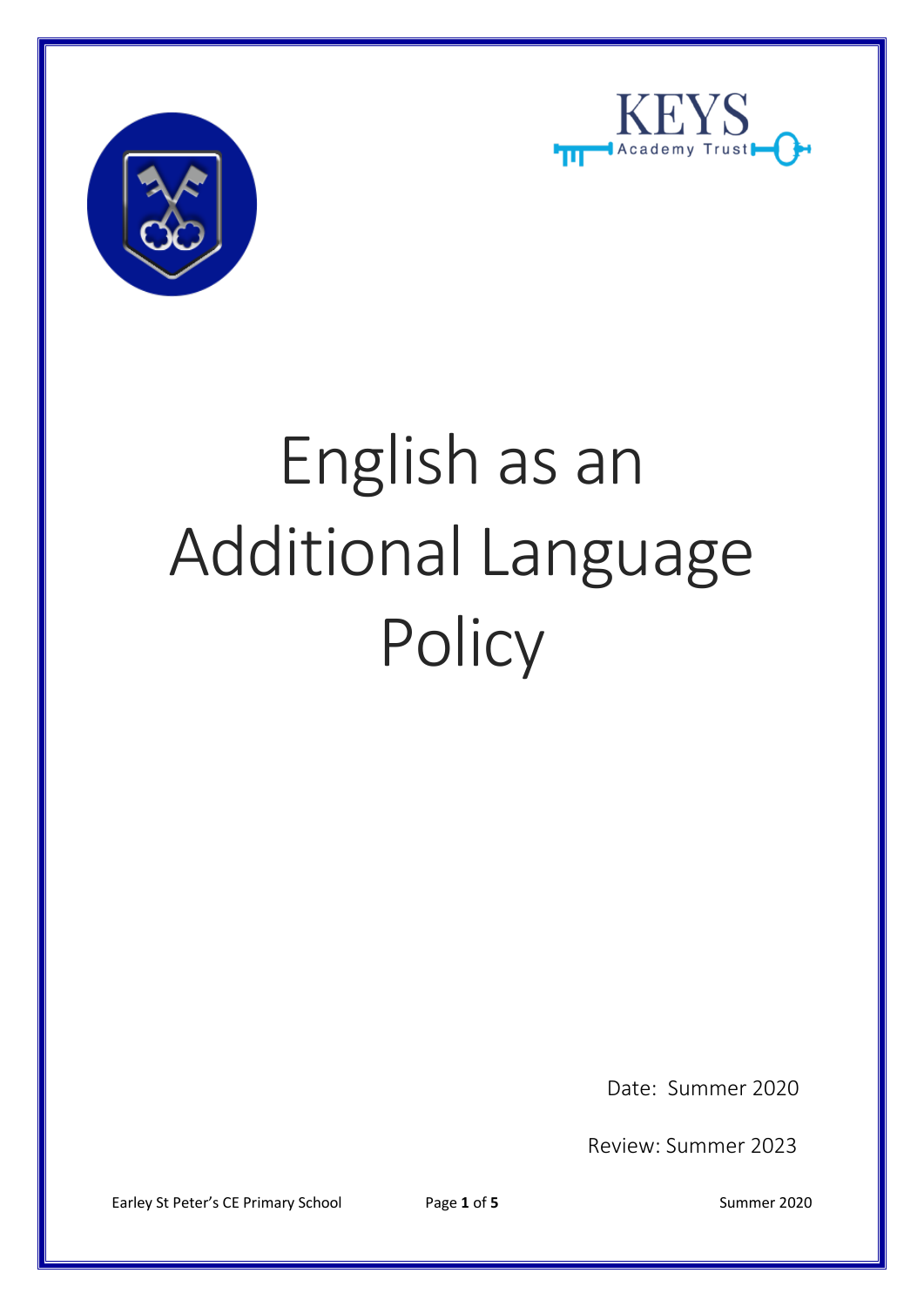## **Earley St Peter's Church of England Primary School**

# **Policy for pupils with English as an Additional Language (EAL)**

# **(1) Introduction**

In recent years, the school has welcomed an increasing number of children who are learning English as an additional language. These children now represent over 30% of our intake.

Children who are learning English as an additional language have linguistic skills similar to those of monolingual English speaking children. Their ability to participate in the full curriculum may be well in advance of their current ability to communicate in English.

Being a speaker of more than one language is no disadvantage to educational achievement; indeed, multilingualism is often associated with academic success. This school recognises the importance of community languages in their own right, and the ability of their speakers to acquire other languages.

# **(2) Aims of this policy**

The aims of this policy are to indicate how we will cater for the needs of our EAL pupils

# **(3) Key points**

# **i. Admission and Induction of EAL children**

The school will ensure that all new pupils are welcomed equally and without discrimination.

The following procedures are followed:

- Parents are given written information detailing school procedures and requirements. Where possible this information is given in the home language.
- The class teacher and EAL leader are informed of the new arrival prior to arrival wherever possible.
- All relevant information is passed to the class teacher to help the integration process.

Earley St Peter's CE Primary School Page 2 of 5 Summer 2020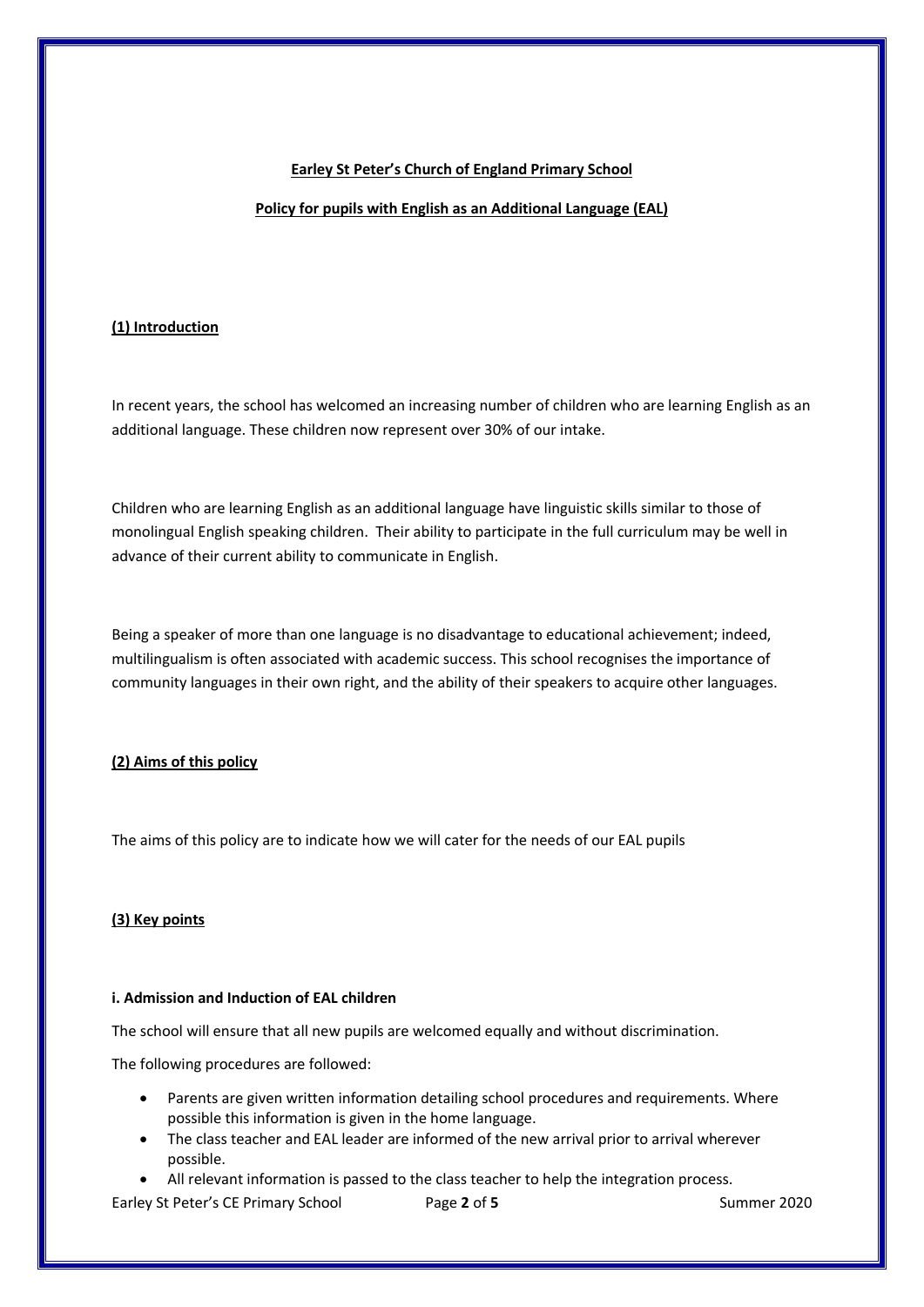### **ii. Assessment**

- After a 'settling in' period, an assessment will be carried out by school staff to establish the stage of language acquisition and needs.
- If the pupil is in the very early stages of acquiring English, an application for funding for support will be made to the LA.
- The pupil will then be supported on a 1-1 basis and follow our programme for children new to English, as provided by the EAL leader.
- Progress is monitored at least every half term in pupil progress meetings by the class teacher and EAL leader; children failing to progress are identified and given additional support within class.
- A further programme to support children who are still at the beginner/ intermediate level of language acquisition has been designed and can be adapted to support specific identified areas of difficulty.

### **iii. Teaching and Learning Style**

Teachers use various methods to support children who are learning English as an additional language.

Spoken and written English is developed by:

- Ensuring that key vocabulary is covered and explained
- Providing children with a range of reading materials, including some dual language books and access to dual language interactive computer packages which exemplify the different ways English is used
- Providing 'talk partners' within class to model how language is used.
- Giving children appropriate opportunities for talking and using talk to support writing.
- Pictorial cues are displayed during lessons and throughout key areas of the school.

Ensuring access to the curriculum is achieved by:

- Using texts and materials that suit their ages and learning stages
- Providing support through ICT video and audio materials and dual language dictionaries
- Using home language where appropriate provided by native speakers

# **iv. Professional Development**

The school recognises the need for the ongoing provision of staff INSET given by the EAL leader and/or in conjunction with a member of the LA Children's Services Team. The dissemination of best practice takes place with the aim of raising achievement across the school.

# **(v) Resources**

The school continues to build a range of materials/resources that are accessible to support the needs of EAL children. The school also has access to the resource bank available through the Local Authority.

### **vi. Role of EAL Leader**

The role of the EAL leader is to:-

- Compile and update the EAL register
- Support colleagues in providing for the needs of EAL pupils
- Assist with the assessment of newly arrived children and any other EAL children causing concern
- To monitor progress of children currently being supported using EAL programmes
- Liaise with staff supporting EAL children

Earley St Peter's CE Primary School Page **3** of **5** Summer 2020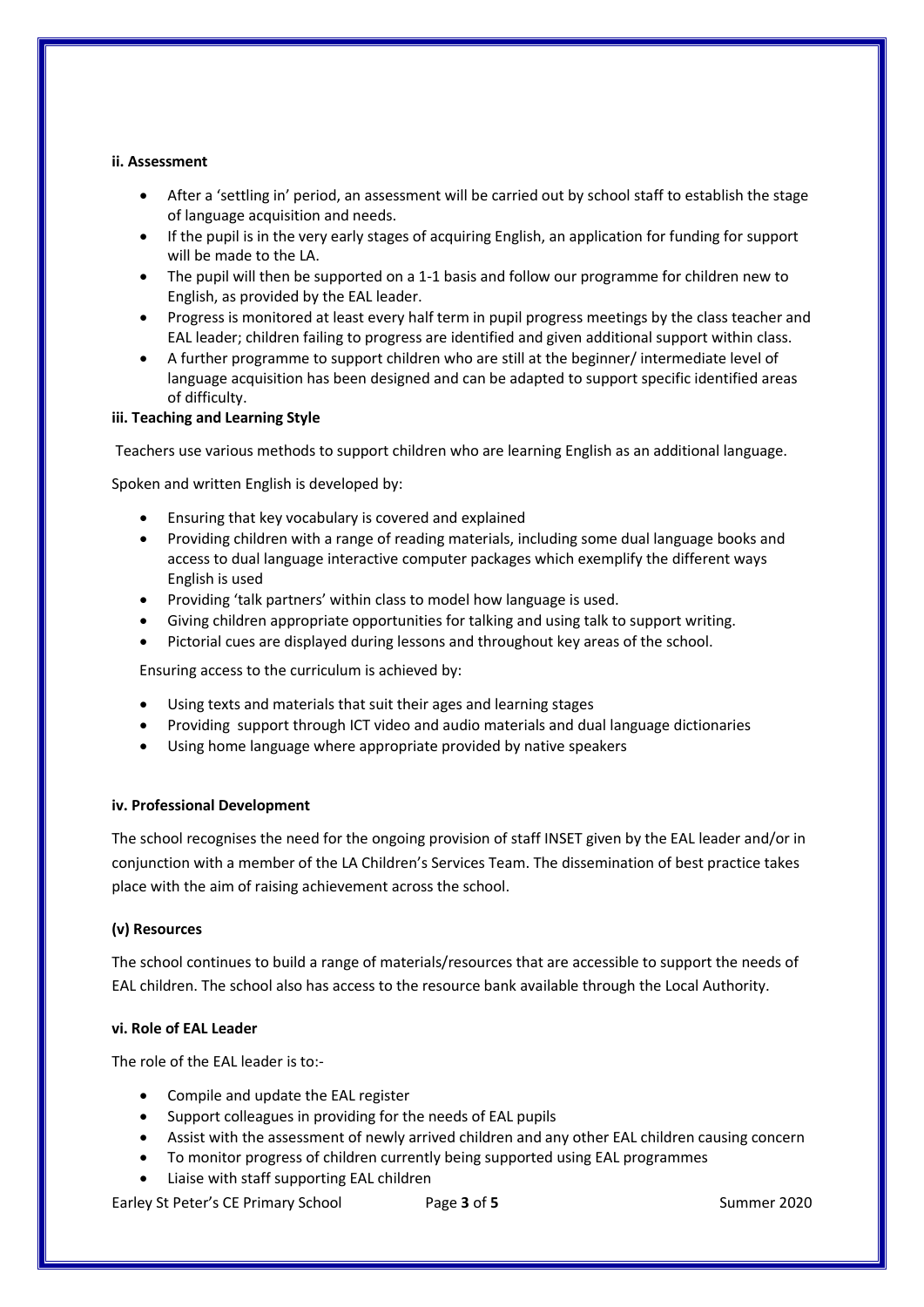- Liaise with Assessment leader to enable effective monitoring of all EAL pupils.
- Co-ordinate and provide INSET on working with and supporting EAL pupils
- Disseminate good practice
- Develop and improve resources

### **(vii) Role of Governors**

Issues regarding EAL are reported to governors during informal and formal visits. The leader for EAL is also invited to Child Development Committee meetings to discuss EAL matters when necessary or appropriate.